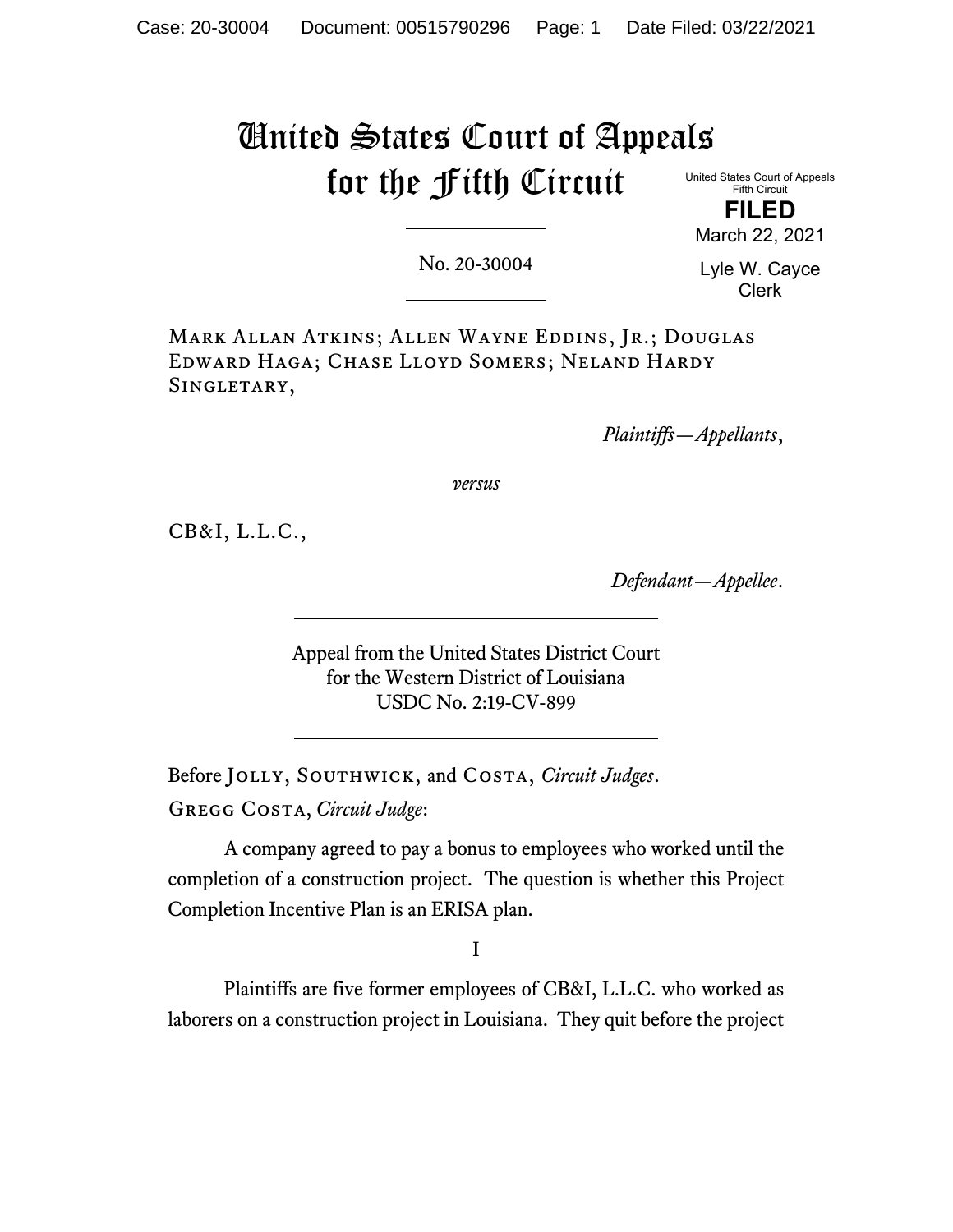ended, which made them ineligible to receive the Project Completion Incentive under the terms of that plan. It provides:

CB&I will pay to **CRAFT** employees who meet the eligibility requirements below a Project Completion Incentive payment equal to five percent (5%) of the employee's total earnings . . . earned while working for CB&I . . . as a retention incentive to continue working on the Project until their role on the project is complete. The Project Completion Incentive is calculated based on total earnings earned by the employee at the Project site beginning the date employment begins at site until the eligible employee is **laid off in a reduction-in-force or CB&I transfers** the employee from the Project site when the employee's role on the project is complete. Employees who quit, transfer or terminate their employment for any other reason are not eligible for the Project Completion Incentive payment. CB&I will pay the Incentive payment to an eligible employee on his/her final paycheck.

Plaintiffs nonetheless sued CB&I in Louisiana state court, seeking the 5% bonus for the period they worked. Plaintiffs concede that they are not eligible for payment under the Plan terms because they did not work until the end, but they argued that making such employees ineligible for bonuses amounts to an illegal wage forfeiture agreement under the Louisiana Wage Payment Act. LA. STAT.ANN. § 23:631, 23:632, 23:634.

CB&I removed the case to federal court on the ground that the Project Completion Incentive Plan is governed by the Employee Retirement Income Security Act of 1974, 29 U.S.C. § 1001 *et seq.* Plaintiffs never filed a motion to remand,<sup>[1](#page-1-0)</sup> but argued in response to the issuance of an ERISA case

<span id="page-1-0"></span><sup>&</sup>lt;sup>1</sup> CBI argues that this failure to seek remand in the district court forfeits Plaintiffs' objections to jurisdiction on appeal. But subject matter jurisdiction can never be conferred by forfeiture or waiver. 28 U.S.C. § 1447(c) ("If at any time before final judgment it appears that the district court lacks subject matter jurisdiction, the case shall be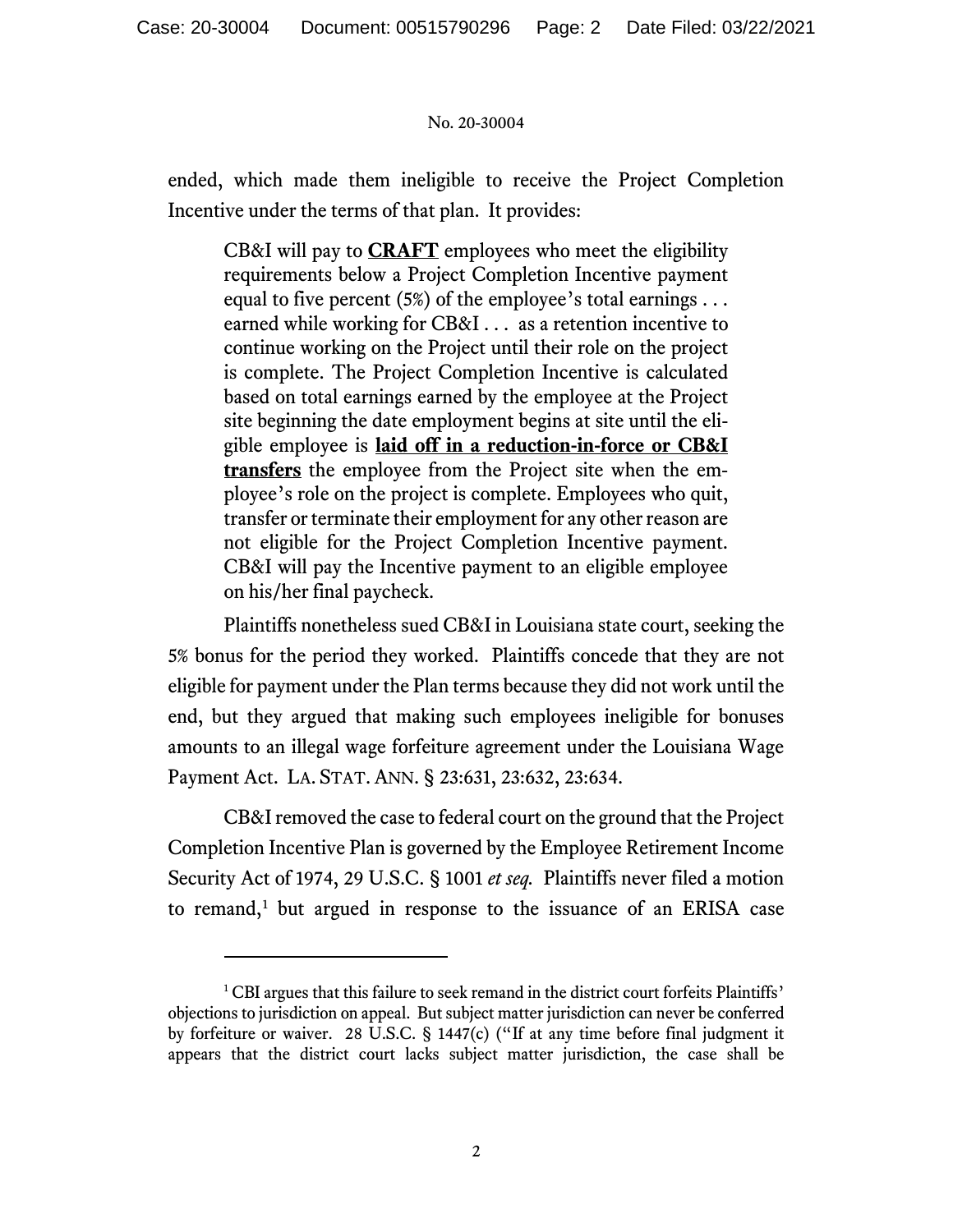management order that the Plan is not governed by ERISA because it does not involve an ongoing administrative scheme. The district court disagreed, concluding that the incentive program was an ERISA plan because it required ongoing discretion and administration in determining whether a qualifying termination took place. That jurisdictional determination also resolved the merits. If ERISA applies, then federal law "supersede[s]," or preempts, the Louisiana statute that is the basis for Plaintiffs' suit. 29 U.S.C. § 1144(a); *see Metropolitan Life Ins. Co. v. Taylor*, 481 U.S. 58, 62–63 (1987). And if federal ERISA law governs, then everyone agrees the Plaintiffs do not have a claim because they are not eligible for the bonus under the terms of the Plan.

II

So the only issue is whether ERISA governs the Project Completion Incentive Plan. If it does, then this case belongs in federal court and CB&I prevails. If it does not, then the case goes back to state court where Plaintiffs can pursue their state law claim.

We thus must decide whether the employee benefit at issue—a bonus for completing the project—is an employee benefit plan under ERISA. Although there may be underlying factual issues relating to a plan, the ultimate question of whether ERISA applies is a legal one we review *de novo*. *House v. Am. United Life Ins. Co.*, 499 F.3d 443, 448 (5th Cir. 2007).

CB&I's completion bonus is akin to a severance plan. "Although retirement and health plans are perhaps the better known examples of ERISA plans, the statute contemplates that some severance plans fall within its

remanded."); *S J Associated Pathologists, P.L.L.C. v. Cigna Healthcare of Tex., Inc.*, 964 F.3d  $369, 373-74$  & n.3 ( $5<sup>th</sup>$  Cir. 2020) (remanding claims to state court for lack of subject matter jurisdiction even though remand was not sought on that basis in district court or even on appeal).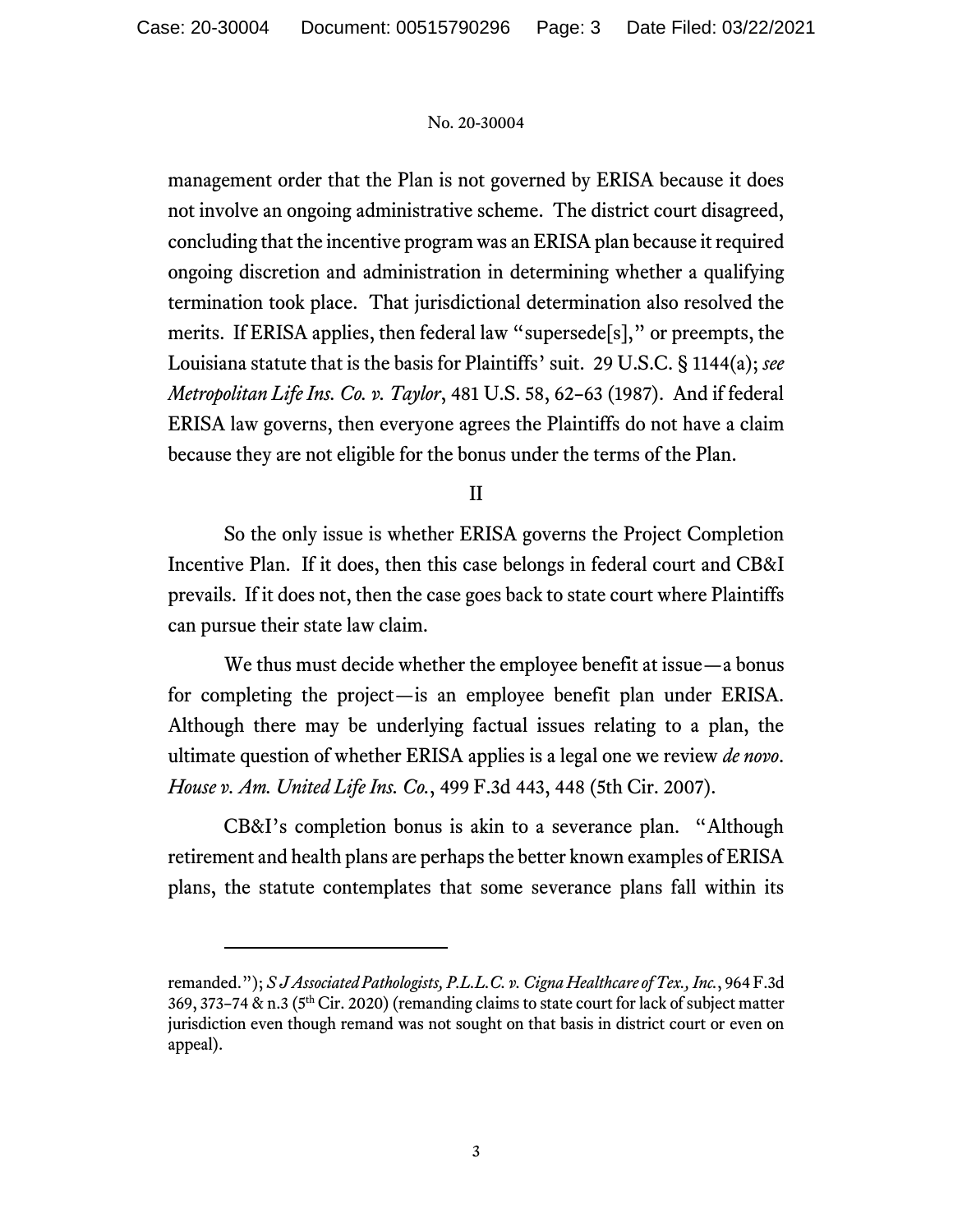reach." *Gomez v. Ericsson, Inc.*, 828 F.3d 367, 371 (5th Cir. 2016); *see* 29 U.S.C. § 1002(1)(B). But determining whether a severance plan is an ERISA plan has challenged the courts. As the answer depends on the particulars of each plan, some severance plans have qualified while others have not. *See Gomez*, 828 F.3d at 371 (citing cases).

The key Supreme Court case is *Fort Halifax Packing Co. v. Coyne*, 482 U.S. 1 (1987). It addresses a state law requiring one-time severance payments to employees if their plant closed. *Id.* at 3. The Court held that ERISA did not govern this law because it required only a "one-time, lump-sum payment triggered by a single event [which] requires no administrative scheme whatsoever." *Id.* at 12. ERISA governs only for a severance plan that requires an "ongoing administrative program." *Id*.The "complex administrative activities" typical of such a plan may include "determining the eligibility of claimants, calculating benefit levels, making disbursements, monitoring the availability of fund for benefit payments, and keeping appropriate records in order to comply with applicable reporting requirements." *Id.* at 9, 11.

Looking at the Project Completion Incentive Plan based on the record before us, we do not see the ongoing administrative scheme characteristic of an ERISA plan. That big-picture assessment can also be seen by considering various factors we have used to determine whether a severance payment rises to the level of an ERISA plan.

First, the Plan calls for only a single payment. *Id*. at 12; *see also Peace v. Am. Gen. Life Ins. Co.*, 462 F.3d 437, 440–41 (5th Cir. 2006) ("[O]ne-time severance payments do not constitute an employee benefit plan under ERISA."). A one-time payment usually does not require an ongoing administrative scheme because the "employer assumes no responsibility to pay benefits on a regular basis, and thus faces no periodic demands on its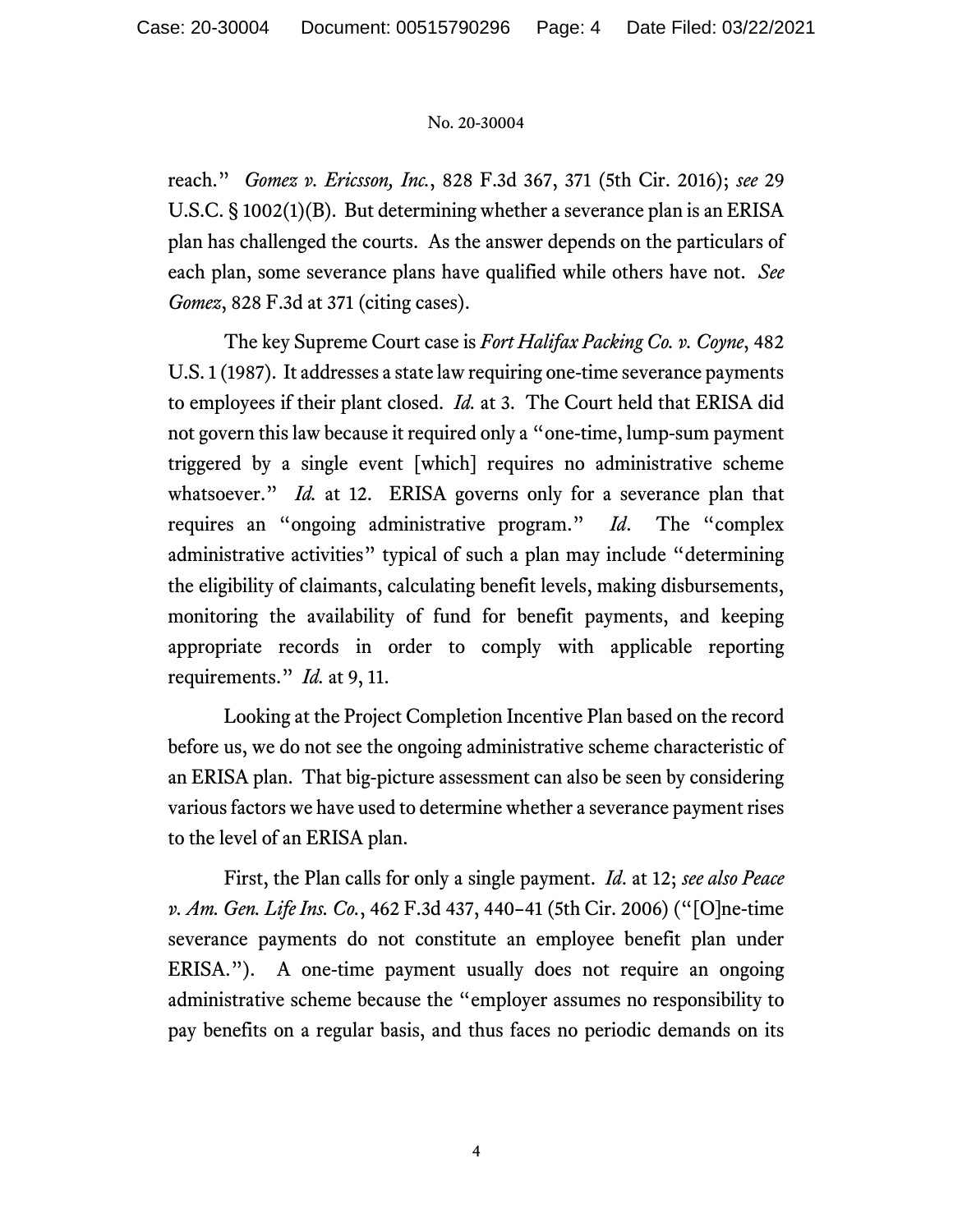assets that create a need for financial coordination and control." *Fort Halifax*, 482 U.S. at 12. Multiple payments, payments varying in amounts, and payments made on an irregular basis are more indicative of ERISAgoverned plans. *See, e.g.*, *Crowell v. Shell Oil Co.*, 541 F.3d 295, 305–08 (5th Cir. 2008) (finding an ERISA plan because the broader plan required continuous payouts and calculations could have led to differing amounts). In addition, some ERISA severance plans include additional benefits besides a payment, like COBRA insurance coverage. *Gomez*, 828 F.3d at 373; *see also Clayton v. ConocoPhillips Co.*, 722 F.3d 279, 295 (5th Cir. 2013). There is nothing like that here. The incentive benefit begins and ends with an eligible employee's receipt of a bonus in their final paycheck.

Also distancing the Plan from ERISA is the simplicity of calculating the one-time payment. Figuring out the bonus amount just requires taking 5% of the employee's earnings while working on the project (and then accounting for tax withholding as with any other earnings). This "single arithmetical calculation" is not the type of complex determination ERISA plans often make. *Cantrell v. Briggs & Veselka Co.*, 728 F.3d 444, 450 (5th Cir. 2013) (quoting *Velarde v. PACE Membership Warehouse, Inc.*, 105 F.3d 1313, 1316 (9th Cir. 1997)).

While the frequency and simplicity of payments do not resemble an ERISA plan, the frequency of triggering events sends mixed signals. One the one hand, because the payments have a clear end date—when the construction project is completed—payments will not be triggered with anything nearing the frequency of typical retirement, health, or even severance plans when employees become eligible for benefits at different times throughout a company's existence. *See Tinoco v. Marine Chartering, Co.*, 311 F.3d 617, 621 (5th Cir. 2002); *Gomez*, 828 F.3d at 371–73. On the other hand, there is not a single-day trigger as there would be for a plant closing. *See Fort Halifax*, 482 U.S. at 12. Different CB&I workers may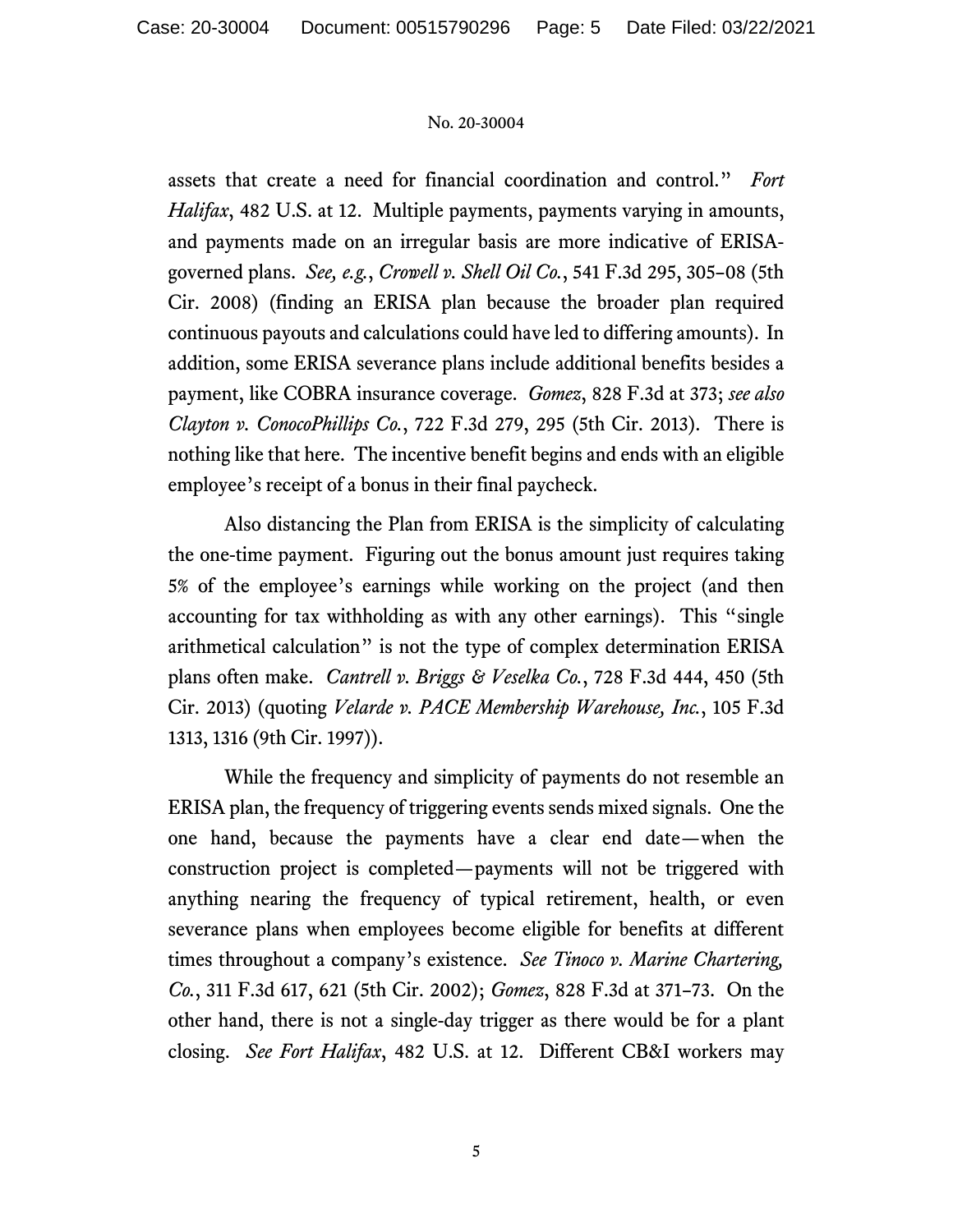complete their work on the project at different times before the entire project is done, as workers become eligible when "their role on the project is complete." Still, the fact that eligibility is tied to workers' completion of their duties on a discrete project makes this Plan different from most ERISA plans.

That brings us to the issue of discretion, which is primarily why the district court concluded ERISA governed. ERISA plans typically require plan administrators to make "ongoing discretionary decisions based on subjective criteria." *Tinoco*, 311 F.3d at 622–23. We have found discretion based on subjective criteria when eligibility for severance payments turned on whether the employee had "good reason" to stop working or whether a company's termination was "for cause." *Gomez*, 828 F.3d at 372 (finding "a great deal of discretion" when administrator had to decide whether, among other things, "good reason" existed for employee's departure); *Clayton*, 722 F.3d at 295 (finding discretion when administrator "determin[ed] whether 'good reason' exist[ed] when a Participant terminat[ed] her employment"); *Wilson v. Kimberly-Clark Corp.*, 254 F. App'x 280, 282 (5th Cir. 2007) (finding discretion when a plan stated: "The Committee . . . Shall have the sole discretion to determine whether a termination is voluntary or involuntary, and whether a Participant's termination is for Cause."). But even a need to determine if someone was terminated "with cause" will not always be enough to show a sufficient degree of discretion. *Cantrell*, 728 F.3d at 447, 452 (holding that ERISA did not apply to plan providing for deferred compensation even though former employees were not eligible if administrator determined they were terminated with cause or were competing with the company during the payout period).

It is difficult to discern a clear dividing line on when cause-type determinations involve the requisite level of discretion. *Compare id.* at 447, 452 *with Clayton*, 722 F.3d at 295. But we need not investigate that question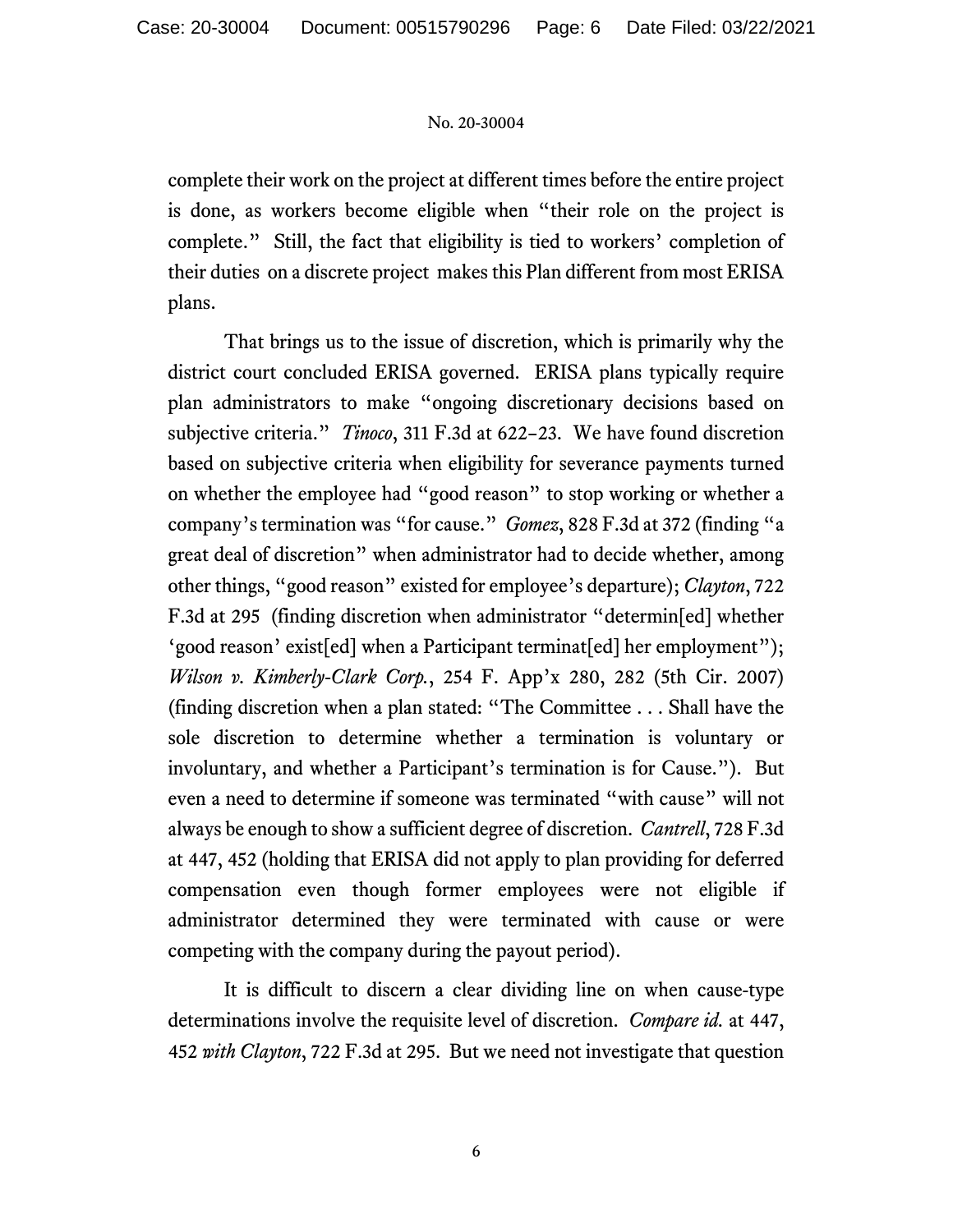further because the Project Completion Incentive Plan does not require a "for cause" assessment. Instead, a CB&I employee is eligible for the bonus if the worker is "laid off in a reduction-in-force" or if the company transfers the worker to another location "when the employee's role on the project is complete." Determining whether an employee was transferred does not seem to require a significant degree of discretion. And while the classification of a layoff may entail some exercise of judgment, it is less subjective to determine whether the company was undergoing a reduction in force than to assign the cause of a particular employee's departure. As even the latter may not always entail more than a "modicum of discretion," *Cantrell*, 728 F.3d at 451, the reduction-in-force determination alone is not "sufficient to turn a severance agreement into an ERISA plan," *id*. at 452.

What is more, some eligibility determinations under the Plan will be clear as day. It is for these Plaintiffs, who concede that they are not eligible because they quit before construction had ended. No discretion is required to determine that.

Consistent with the lack of complexity needed to answer the "who" and "how much" questions about the bonus, we do not see any special administrative apparatus dedicated to overseeing the Plan. *Shearer v. Southwest Serv. Life Ins. Co.*, 516 F.3d 276, 279 (5th Cir. 2008). A plan is more likely to be governed by ERISA when it includes administrative procedures, such as procedures for handling claims and appeals, *Gomez*, 828 F.3d at 372, is administered on a large-scale to many employees, *id.*, requires continuous monitoring of payees, *Cantrell*, 728 F.3d at 452, or requires additional oversight once the benefit has been paid, either because of continuing insurance benefits or the possibility of clawing back severance payments if the employee returns to work, *Gomez*, 828 F.3d at 373; *Crowell*, 541 F.3d at 305. The record shows none of that here.